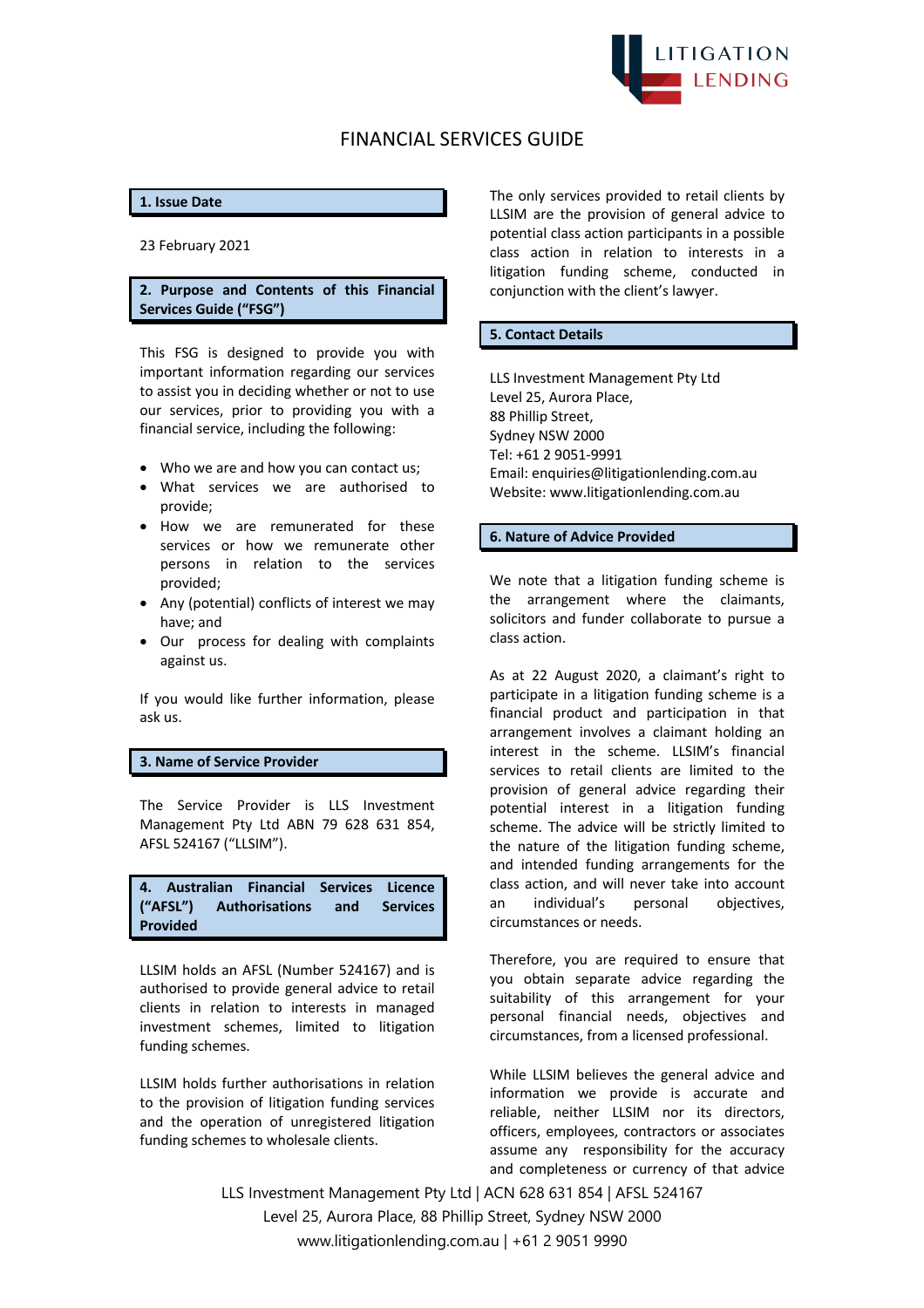and information, to the extent permitted by law.

#### **7. Method of Providing Financial Services**

All our services are provided online through our website www.litigationlending.com.au or as otherwise agreed from time to time.

# **8. Documentation**

Retail clients (potential/actual class action participants) will receive a Product Disclosure Statement ("PDS") issued by the Responsible Entity who operates the litigation funding scheme relating to the relevant litigation funding scheme. This PDS will contain important information regarding the features, benefits, risks and fees applicable, and should be read carefully to enable you to make an informed decision prior to participating in the class action.

Class action participants will also receive a litigation funding agreement and a legal representation agreement as part of this process, detailing their rights and obligations.

## **9. Professional Indemnity Insurance**

In compliance with s 912B of the *Corporations Act 2001* (Cth) and ASIC Regulatory Guide 126, we maintain professional indemnity insurance in connection with the financial products and services we provide. LLSIM will be indemnified by its insurer against civil liability it incurs in respect of a Claim arising from the performance of Professional Services.

Claim means any:

(i). written demand for monetary or nonmonetary relief, including injunctive relief;

(ii). Civil proceeding, including any arbitration, mediation, conciliation or alternative dispute resolution proceeding;

- (iii). Criminal proceeding; or
- (iv). Administrative or regulatory proceeding,



First made against LLS and / or its Directors, Officers, or Employees (past, present, or future) and reported to the insurer during the policy period".

# **10. Our Record-Keeping Obligations**

LLSIM seek to ensure that comprehensive and accurate records of all client transactions and advice provided, are properly maintained.

#### **11. Who do we Act For?**

LLSIM is responsible for the financial services provided to you under its Australian Financial Services Licence, and does not act on behalf of any other financial services licensee.

**12. Remuneration, Commission and Benefits Expected to be Received by LLSIM for Provision of our Financial Services**

As per above, the only service provided to retail clients by LLSIM is the provision of general advice in relation to interests in a litigation funding scheme. There is no fee charged by LLSIM to a retail client for such advice. Other related party entities to LLSIM will be entitled to receive a fee or commission for services to the litigation funding scheme where it is a managed investment scheme, which will be disclosed in the relevant Product Disclosure Statement. These include any commission for the provision of funding & or the reimbursement of any expenses paid such as insurance premiums, legal bills and expert advice together with the provision of advice in relation to interests in the scheme, dealing in interests in the scheme, providing administrative services in relation to interests in the scheme etc.

LLSIM receives management and performance fees from wholesale investors in relation to unregistered (wholesale) schemes operated as unit trusts, securities and partnerships together with reimbursement for agreed administrative costs.

Representatives of LLSIM receive salaries and discretionary bonuses, and their remuneration is not tied to the provision of services to retail clients in any way. There are no other

LLS Investment Management Pty Ltd | ACN 628 631 854 | AFSL 524167 Level 25, Aurora Place, 88 Phillip Street, Sydney NSW 2000 www.litigationlending.com.au | +61 2 9051 9990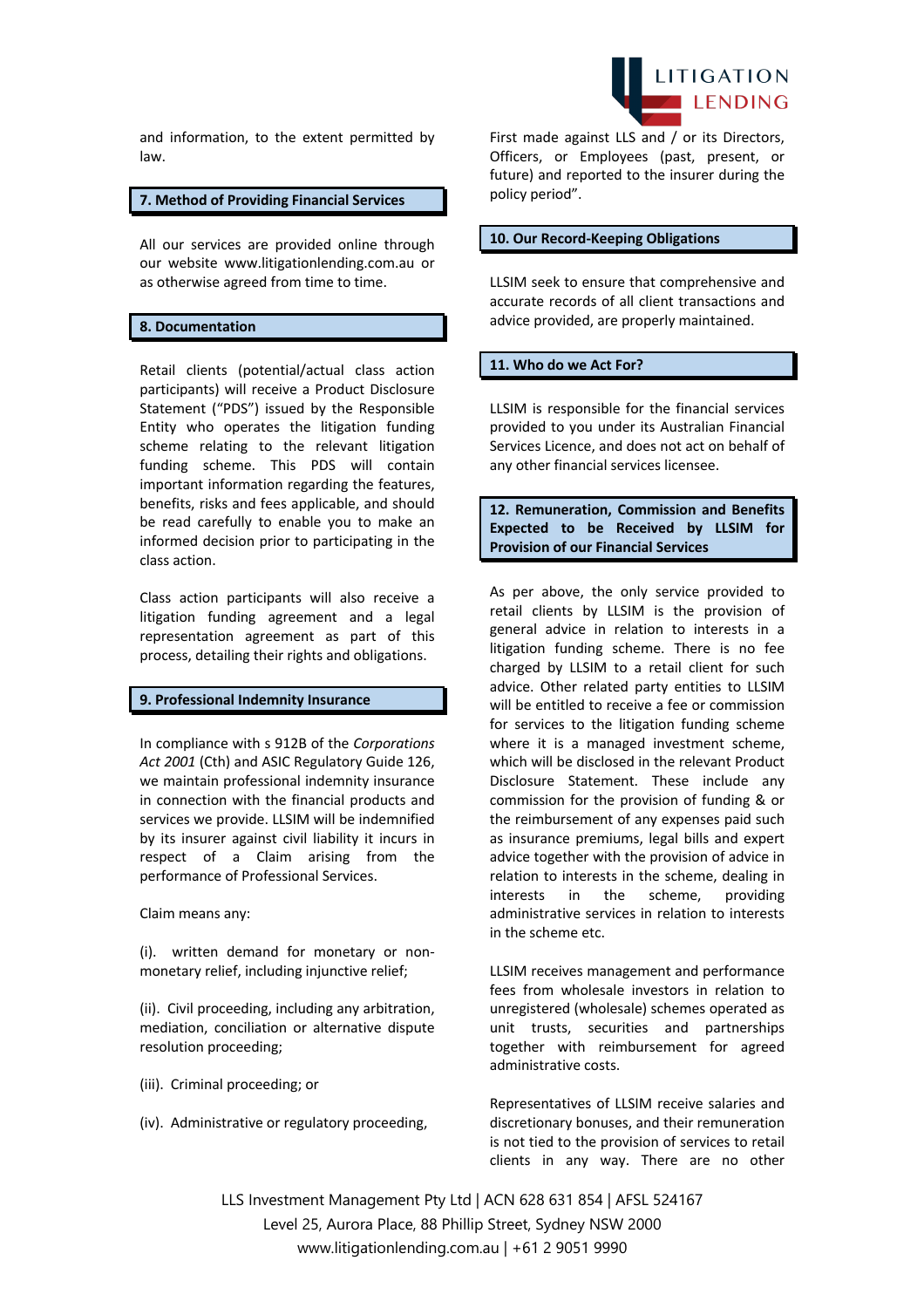remuneration, commissions or benefits expected to be received. Clients may request further particulars if needed.

No fees, costs, salaries or bonuses are influenced by factors attributable to any advice provided, nor directly payable to staff by any financial returns or success rates arising out of the provision of financial services.

**13. Disclosure of any Relevant Conflicts of Interest**

The nature of the relationships between the parties involved in a litigation funding scheme has the potential to lead to a divergence of interests between the claimants and the interests of the funder and the lawyers because:

- The funder has an interest in minimising the legal and administrative costs associated with the funding arrangement and maximising their return;
- Lawyers have an interest in receiving fees and costs associated with the provision of legal services; and
- The claimants have an interest in minimising the legal and administrative costs associated with the claim, minimising the remuneration paid to the funder and maximising the amounts recovered from the defendant.

Conflicts of interest between the funder, lawyers and claimants may arise in a litigation funding scheme where:

- The lawyers act for both the funder and the claimants;
- There is a pre-existing legal or commercial relationship between the funder, lawyers and/or claimants; or
- The funder has control of, or has the ability to control, the conduct of the proceedings.



The divergence of interests between the funder, lawyers and claimants in a litigation scheme could affect:

- The recruitment of prospective claimants;
- The terms of any funding agreement;
- A claim where there are difficulties with the case of the representative party, but not with the cases of other claimants of the class; and
- Any decision to settle or discontinue the action.

LLSIM has in place the following measures which serve to mitigate potential conflicts of interest:

- Neither LLSIM nor its employees provide legal advice or legal services to claimants;
- Each Director of LLSIM provides an annual Declaration of Existing Interests which states any interests held by that Director (direct or indirect) in incorporated or unincorporated entities, including any directorships, committee memberships or positions of office;
- In every funding agreement, LLSIM contracts with the claimant as a principal;
- LLSIM does not engage the same lawyers to act for it in a particular matter as those that are engaged to act for the claimant, and LLSIM will not seek to influence the claimant's lawyers to cede control of the claim to LLSIM, or otherwise to act in breach of their professional duties;
- Any funds arising from a settlement or judgment are held on trust for scheme members in accordance with any applicable legal requirements;
- The funding agreement provides for dispute resolution in the event of any

LLS Investment Management Pty Ltd | ACN 628 631 854 | AFSL 524167 Level 25, Aurora Place, 88 Phillip Street, Sydney NSW 2000 www.litigationlending.com.au | +61 2 9051 9990